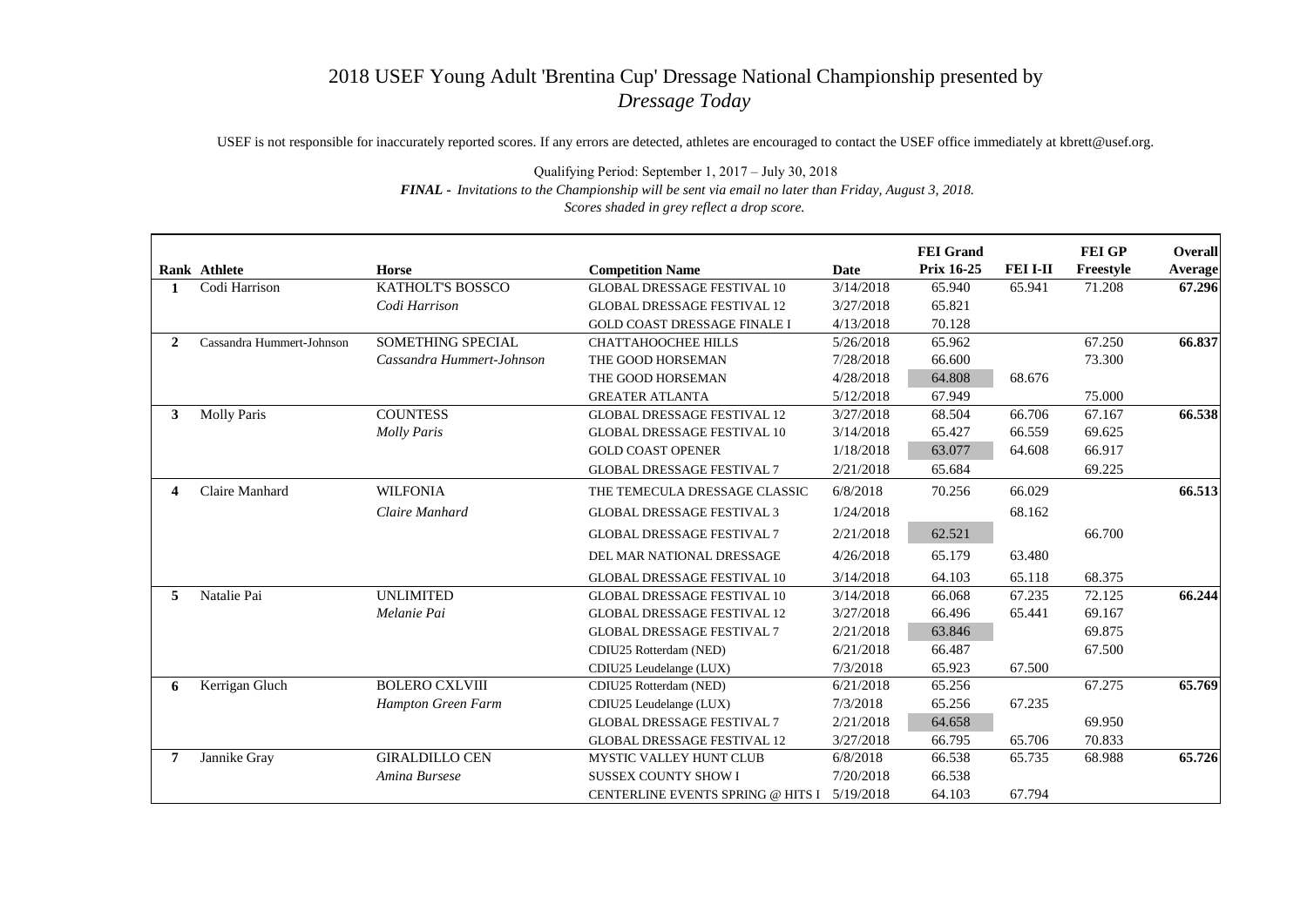|                    | Rank Athlete            | <b>Horse</b>                | <b>Competition Name</b>             | <b>Date</b> | <b>FEI</b> Grand<br><b>Prix 16-25</b> | <b>FEI I-II</b> | <b>FEI GP</b><br>Freestyle | <b>Overall</b><br><b>Average</b> |
|--------------------|-------------------------|-----------------------------|-------------------------------------|-------------|---------------------------------------|-----------------|----------------------------|----------------------------------|
| 8                  | Benjamin Winger         | QC ROBERTO CAVALLI          | <b>EMERALD CLASSIC I</b>            | 3/3/2018    | 63.526                                | 65.147          |                            | 65.449                           |
|                    |                         | Melany Lipar                | <b>GSEC DIAMOND CLASSIC I</b>       | 5/27/2018   |                                       |                 | 71.250                     |                                  |
|                    |                         |                             | TEXAS ROSE DRESSAGE CLASSIC I       | 4/6/2018    | 65.128                                |                 |                            |                                  |
|                    |                         |                             | HDS WINTER SHOW I                   | 1/20/2018   | 67.692                                | 67.206          |                            |                                  |
| 9                  | Kerrigan Gluch          | <b>HCF BRIO</b>             | <b>GOLD COAST DRESSAGE FINALE I</b> | 4/13/2018   | 67.692                                |                 |                            | 65.367                           |
|                    |                         | Hampton Green Farm          | PALM BEACH DERBY                    | 2/28/2018   | 63.154                                |                 | 67.275                     |                                  |
|                    |                         |                             | <b>GLOBAL DRESSAGE FESTIVAL 10</b>  | 3/14/2018   | 65.256                                | 64.118          | 69.333                     |                                  |
| <b>10</b>          | Rosemary Julian-Simoes  | <b>RANKRADO</b>             | <b>GLOBAL DRESSAGE FESTIVAL 10</b>  | 3/14/2018   | 61.966                                | 62.176          | 66.958                     | 64.395                           |
|                    |                         | Rankrado LLC                | PALM BEACH DRESSAGE DERBY           | 2/28/2018   | 61.128                                |                 | 64.125                     |                                  |
|                    |                         |                             | DRESSAGE AT LAMPLIGHT               | 5/19/2018   | 66.667                                | 67.059          |                            |                                  |
|                    |                         |                             | DRESSAGE AT BALMORAL PARK I         | 6/2/2018    | 64.551                                | 68.824          |                            |                                  |
| <b>11</b>          | Rebecca Roman           | <b>ULTIMO</b>               | THE GOOD HORSEMAN                   | 4/28/2018   | 63.974                                |                 |                            | 64.274                           |
|                    |                         | Nancy Roman                 | <b>CHATTAHOOCHEE HILLS</b>          | 6/23/2018   | 62.821                                |                 | 64.100                     |                                  |
|                    |                         |                             | THE GOOD HORSEMAN                   | 7/28/2018   | 66.026                                |                 | 70.125                     |                                  |
|                    |                         |                             | <b>CHATTAHOOCHEE HILLS</b>          | 5/26/2018   | 62.179                                | 62.794          |                            |                                  |
| 12                 | <b>Allison Gerlt</b>    | <b>SIR LOMMEL</b>           | <b>IDCTA SUMMER KICKOFF</b>         | 6/23/2018   | 63.462                                |                 |                            | 63.462                           |
|                    |                         | Jennifer Quirk              | SILVERWOOD DRESSAGE JUNE            | 6/9/2018    | 65.769                                | 70.588          |                            |                                  |
|                    |                         |                             | SILVERWOOD DRESSAGE JULY            | 7/28/2018   | 61.154                                |                 | 61.375                     |                                  |
| <b>Alternates:</b> |                         |                             |                                     |             |                                       |                 |                            |                                  |
| 13                 | <b>Mallory Chambers</b> | <b>URITHMIC</b>             | CENTERLINE EVENTS SPRING @ HITS I   | 5/19/2018   | 61.910                                | 61.471          |                            | 62.946                           |
|                    |                         | <b>Heather Mason</b>        | DRESSAGE AT STOCKADE AUTUMN         | 10/7/2017   | 62.384                                |                 | 65.988                     |                                  |
|                    |                         |                             | 35TH ANNUAL CBLM CHAMPIONSHIPS      | 10/12/2017  | 63.953                                | 65.395          |                            |                                  |
|                    |                         |                             | SUSSEX COUNTY DRESSAGE SHOW I       | 7/20/2018   | 62.500                                |                 |                            |                                  |
| 14                 | <b>Emily Hewitt</b>     | <b>WINSTON</b>              | THE GOOD HORSEMAN                   | 6/9/2018    | 61.090                                |                 |                            | 62.735                           |
|                    |                         | <b>Anne Margaret Meyers</b> | TRYON SUMMER DRESSAGE 1             | 6/15/2018   | 61.154                                | 65.294          |                            |                                  |
|                    |                         |                             | THE GOOD HORSEMAN                   | 7/28/2018   | 62.821                                |                 |                            |                                  |
|                    |                         |                             | <b>CHATTAHOOCHEE HILLS</b>          | 6/23/2018   | 64.231                                |                 | 66.675                     |                                  |